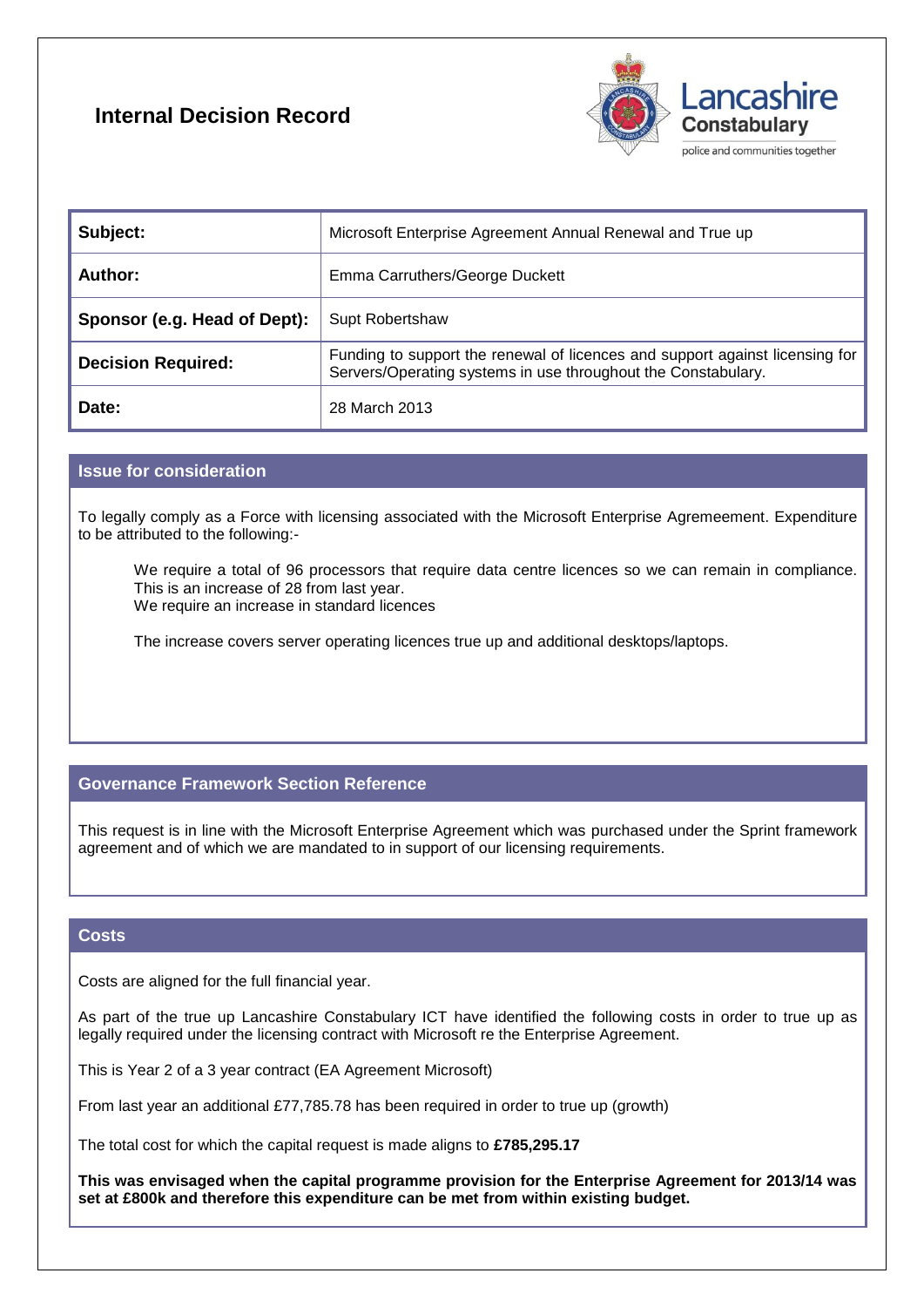#### **Risks**

If no agreement to spend this would present Non Compliance re no of assets/hardware and licensing requirements in line with the Microsoft Enterprise Agreement. We have a legal requirement placed on us and are mandated as a Force to review our licensing numbers each year and update as applicable.

#### **Consequences**

The outcome of no review (true up or true down) would be that as a Force we could be found to be non compliant re licensing and the annual review is mandated as part of the 3 year Microsoft agreement.

# **Consultation**

A series of internal meetings have taken place to ensure we capture all the correct analysis of what licences are required per processors/assets.

We are mandated as a Force to comply with licensing.

No necessary wider consultation with other departments was required.

## **Decision (Outcome and Rationale)**

Lancashire Constabulary ICT is currently within Year 2 of existing agreement and we have trued up based on information gathered re desktop/laptops and server processing. This request does require capital funding to remain in compliance re licensing and in line with the Microsoft agreement in place and what is mandated of us as a Force.

In accordance with the ISOG para 8.58 and finmanacial regulation 3.4 the CC's CFO is requested to approve the payment of the Microsoft Enterprise Agreement.

**Signed by - Sponsor Signed by - Sponsor Signed by - Decision Maker <b>Signed by - Decision Maker**